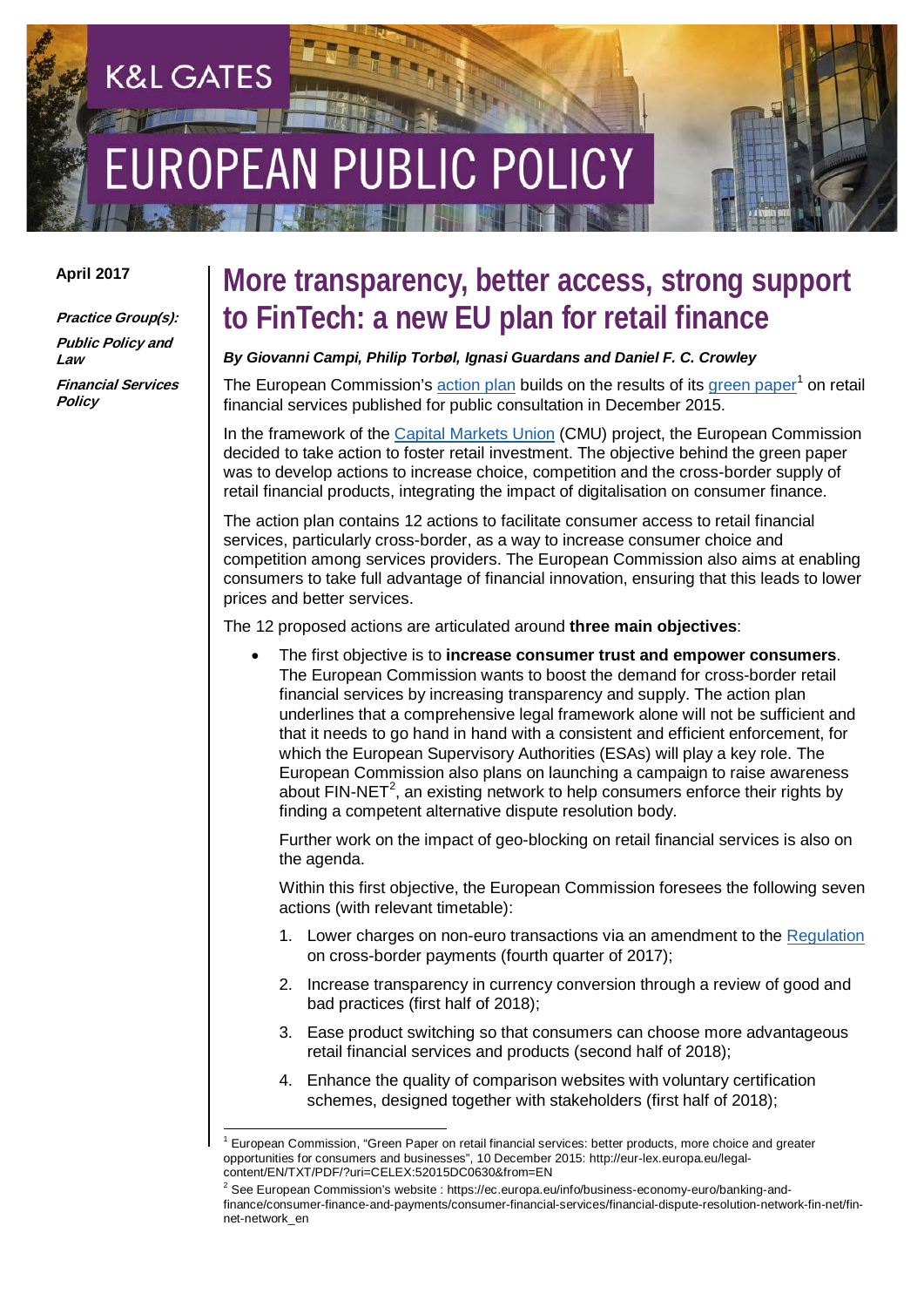#### **More transparency, better access, strong support to FinTech: a new EU plan for retail finance**

- 5. Propose better motor insurance in the framework of the REFIT review of the Motor Insurance Directive<sup>[3](#page-1-0)</sup> to enhance the protection of traffic accident victims and improve the cross-border recognition of claims history statements (fourth quarter of 2017);
- 6. Increase transparency in car rental pricing by monitoring closely the implementation of an existing agreement<sup>[4](#page-1-1)</sup> with major car rental firms and considering potential further steps to increase transparency in the market (fourth quarter of 2017); and
- 7. Deepen the single market for consumer credit by facilitating access to loans across borders while ensuring efficient means to tackle over-indebtedness (first half of 2018).
- The second objective is to **reduce legal and regulatory barriers** to cross-border provision of financial services. Feedback on the green paper indicated that businesses feel that they cannot build a business case to provide cross-border services largely due to regulatory uncertainty. The European Commission considers that this issue can be partly addressed via the development of specific European-wide regimes for some products. For example, it notes that the ongoing work to develop a simple, efficient and competitive European Personal Pension Product  $(PEPP)^5$  $(PEPP)^5$  is particularly relevant in this context. The PEPP ambition is to facilitate cross-border selling as well as portability. It would also help bridging the pension gap and releasing new savings for investment.

The European Commission puts forward two actions to reduce barriers to crossborder retail financial services:

- 8. Reduce national regulatory constraints via a review of national consumer protection and conduct rules to assess whether they constitute unjustified barriers (second half of 2018); and
- 9. Facilitate cross-border credit in introducing common creditworthiness assessments standards and principles, which will build on new capabilities brought by FinTech and Big Data (second half of 2018).
- The third objective is to **support digital innovation**, where the European Commission considers that there is significant growth potential. Consequently, it has the ambition to create a regulatory and supervisory environment that supports and fosters digital innovation. The three actions related to this objective are as follows:
	- 10. Support the development of FinTech for retail financial services, based on the recommendations being developed by the Commission's FinTech Task Force (fourth quarter of 2017);
	- 11. Facilitate digital identity checks, using electronic identity schemes such as eIDAS for bank-on boarding while ensuring efficient know-your-consumer portability (fourth quarter of 2017); and

<span id="page-1-0"></span><sup>3</sup> Directive 2009/103/EC of the European Parliament and of the Council of 16 September 2009 : http://eurlex.europa.eu/legal-content/EN/TXT/PDF/?uri=CELEX:32009L0103&from=EN

<span id="page-1-1"></span><sup>4</sup> Cooperation agreements signed between the European Commission and six car rental companies on 13 July 2015: http://ec.europa.eu/justice/newsroom/consumer-marketing/news/150713\_en.htm

<span id="page-1-2"></span><sup>5</sup> European Insurance and Occupation Pensions Authority, "Final Report on public consultation n°CP-15/006 on the creation of a standardised Pan-European Personal Pension product", 11 April 2016: https://eiopa.europa.eu/Publications/Reports/EIOPA-16-341-Final-Report-PEPP-fin.pdf